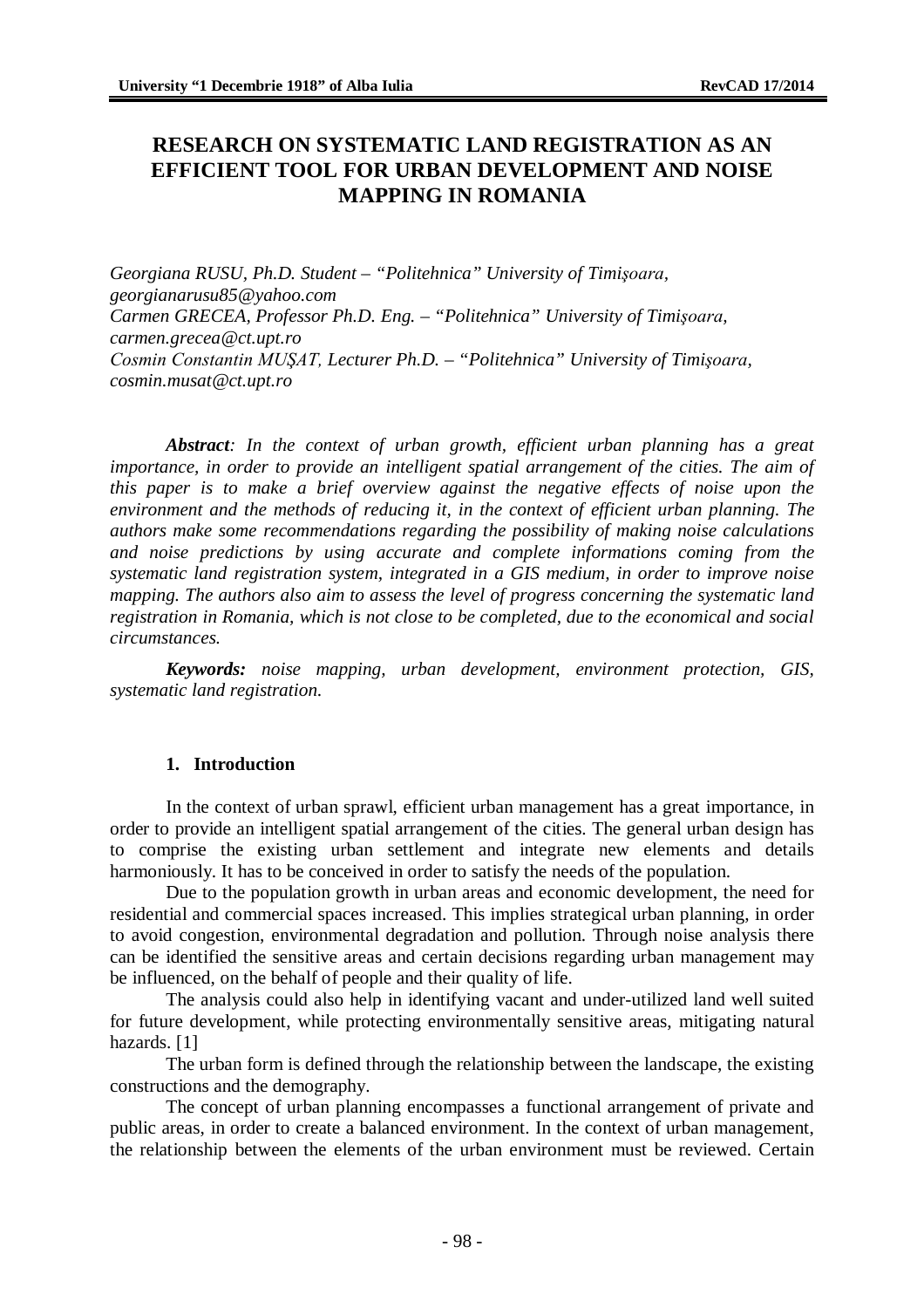report between the subsystems of the urban design must be improved or at least they must be maintained: the settlement system, the green system and the accessibility system.

The actual tendency is the creation and protection of green areas, the expansion of open spaces, harmonization of forms, alignments and heights of the constructions and an appropriate arrangement of the accessibility system, connecting new infrastructures to the existing ones.

Noise mapping may serve as a strategic planning tool and noise reduction instrument, as well as an aid for decision making on many environmental noise matters. Sound has a range of different physical characteristics, but only becomes noise when it has an undesirable physiological or psychological effect on people. [2]

The aim of this paper is to make a brief overview against negative effects of noise upon the environment and the methods of mitigating it in the context of efficient urban management. The study also intended to approach the influence of urban form in noise propagation. In this paper, the authors propose an integrated GIS medium, as a tool for noise calculations and noise prediction, using accurate and complete information coming from the systematic land registration system, in order to improve noise mapping. The authors also aim to assess the level of progress concerning the systematic land registration in Romania, which is not close to be completed, due to the economical and social circumstances.

The product of the systematic land registration is a complex, complete, accurate, upto-date database, containing specific information which is necessary in the prediction and calculation of environmental noise and noise mapping.

#### **2. The influence of noise upon the environment**

The idea of a modern city encloses the idea of a healthful environment, with more green spaces and less pollution factors.

One of the most important pollution factors in the urban areas is the environmental noise. This matter have been studied over the years and it has been shown that traffic noise has a negative impact on people's lives and health.

It is understood by noise an unpleasant sound or of annoyance for human beings. The concept of noise is defined as the variation of atmospheric pressure, within the limits of the range and frequency band to which the human ear responds. [3]

Environmental noise, like other forms of pollution, has wide-ranging adverse health, social and economic effects. It has been found that noise interferes with behavior, including communication and concentrated activity, or desired states, such as relaxation and sleep. [4]

Chronic exposure to traffic noise has been found to be associated with health problems such as hearing damage, heart disease, sleep disturbance, high levels of perceived annoyance, distraction, emotional problems such as fear and anger, and communication disturbances. [5]

The urban form affects directly the natural habitats, ecosystems and the different species. Indirectly the urban form influences the behavior of the trajectory, which in turn affects the air quality, the global climate and of course the noise propagation. [3]

Research shows that the effect of noise varies with the height and compactness of the buildings and with the porosity and permeability of the soils. It was proved that high regularity of urban forms, high occupancy of the land and low permeability of soils increase the noise protection level. Nevertheless, it is well known that the more obstacles, the less noise pollution impact upon the environment. Vegetation planting is necessary for noise dampening.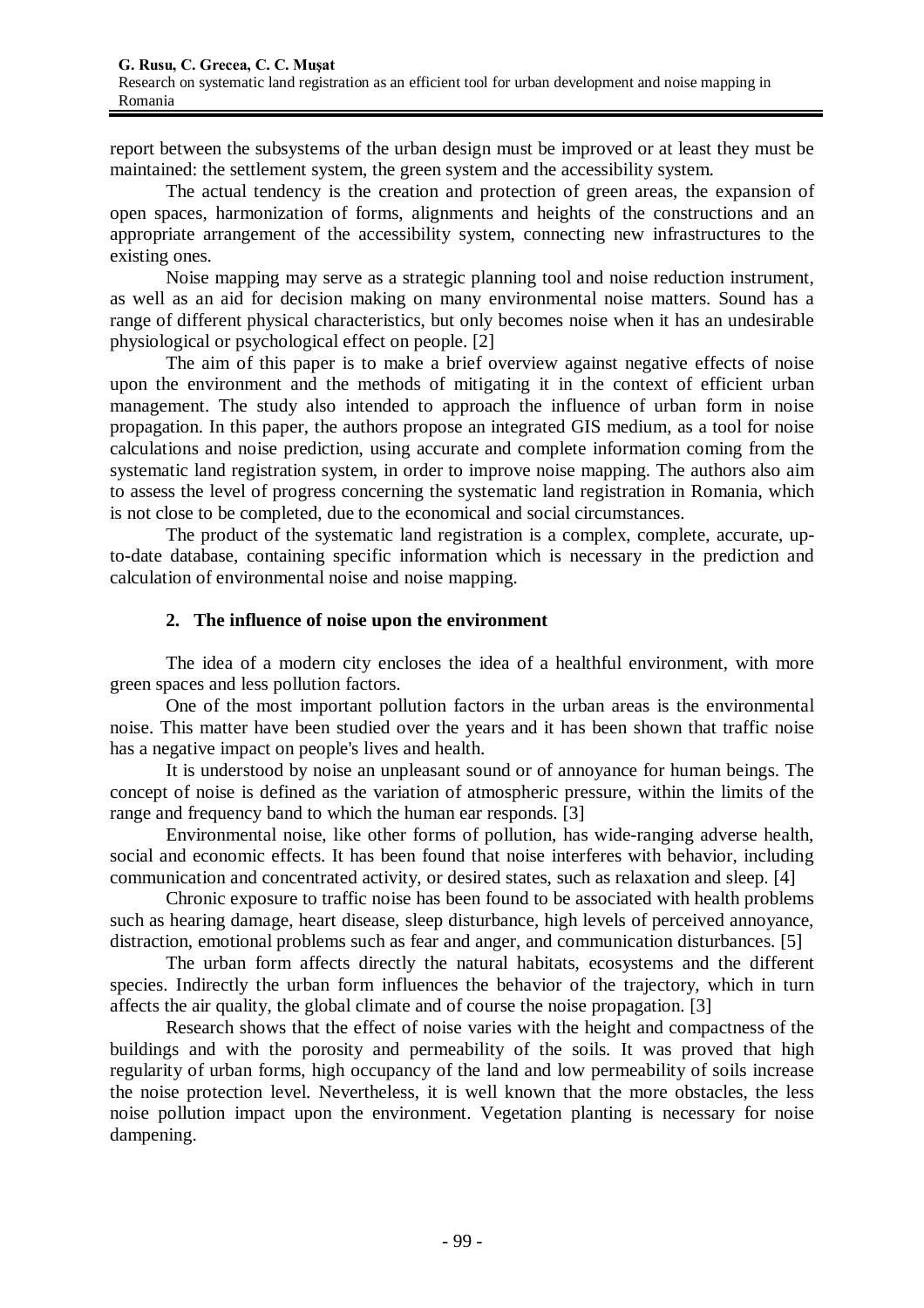Modern techniques allow us to investigate in advance the potential negative effects of environmental noise within a specific project and it may help designers make efficient decisions.

Environmental noise study and investigation are used in many sustainable city planning for environmental friendly city and urban area. Mapping technique is also used in some environmental qualities analysis and assessment. [6]

In urban designing, there are recommendations referring to new constructions nearby the areas subjected to the effects of noise pollution.

Noise associated with road development and traffic has four main sources: propulsion noise of vehicles, interaction between vehicles and road surface, driver behavior, construction and maintenance activity. [2]

Motorways are one of the main sources of noise pollution, along with aircraft and railway noise pollution. It is essential that they are built with concern for the protection of the environment and the well-being of the population.It must be taken into consideration that the design of highways shouldn't be done in crowded areas like: shopping centers, hospitals or central areas. Before building motorways, it is necessary to assess their potential negative effects on humans. Likewise, new constructions must not be placed near areas with heavy traffic. The position of buidings must be designed at a proper distance from the sources of noise.

International studies suggested that people who live in areas with noise pollution are less satisfied with the quality of life and are more willing to move than others.

In order to provide a friendly environment for motorways, it must be taken into consideration building proper noise barriers on both sides of the motorway to protect people who live in low level houses or who work in office building, near the motorway. Moreover, noise pollution may be mitigated using some types of window protection, such as double glazing window, for the buidings placed in the vicinity of the motorway.

The desire to meet requirements for European Union membership is forcing legislative and administrative action in favor of environmental protection.

In the context of constantly changing contemporary society, it can be distinguished the urgent need to organize a unitary system of all data related to real estate properties across the country.

For a high efficiency on the real estate market, together with the security and liberty of making transactions, registering a property, planning operations, the introduction of an ad valorem tax on property and a rational use of space, it is absolutely necessary to assure the informatization of the activity related to general and multipurpose cadastre, to provide a complete evidence of lands and buildings. The database created may be integrated in a GIS medium, which may be an important tool for urban planning and instrument for the reduction of negative affects of noise pollution, in compliance with the European requirements regarding the environment protection.

## **3. Noise calculations and noise mapping using systematic land registration database for GIS**

A geographic information system (GIS) is a technological tool for comprehending geography and making intelligent decisions [7].

GIS often leads to identifying the optimal location for an investment, the study of the impact upon the environment complying with the general policy of sustainable development. [8]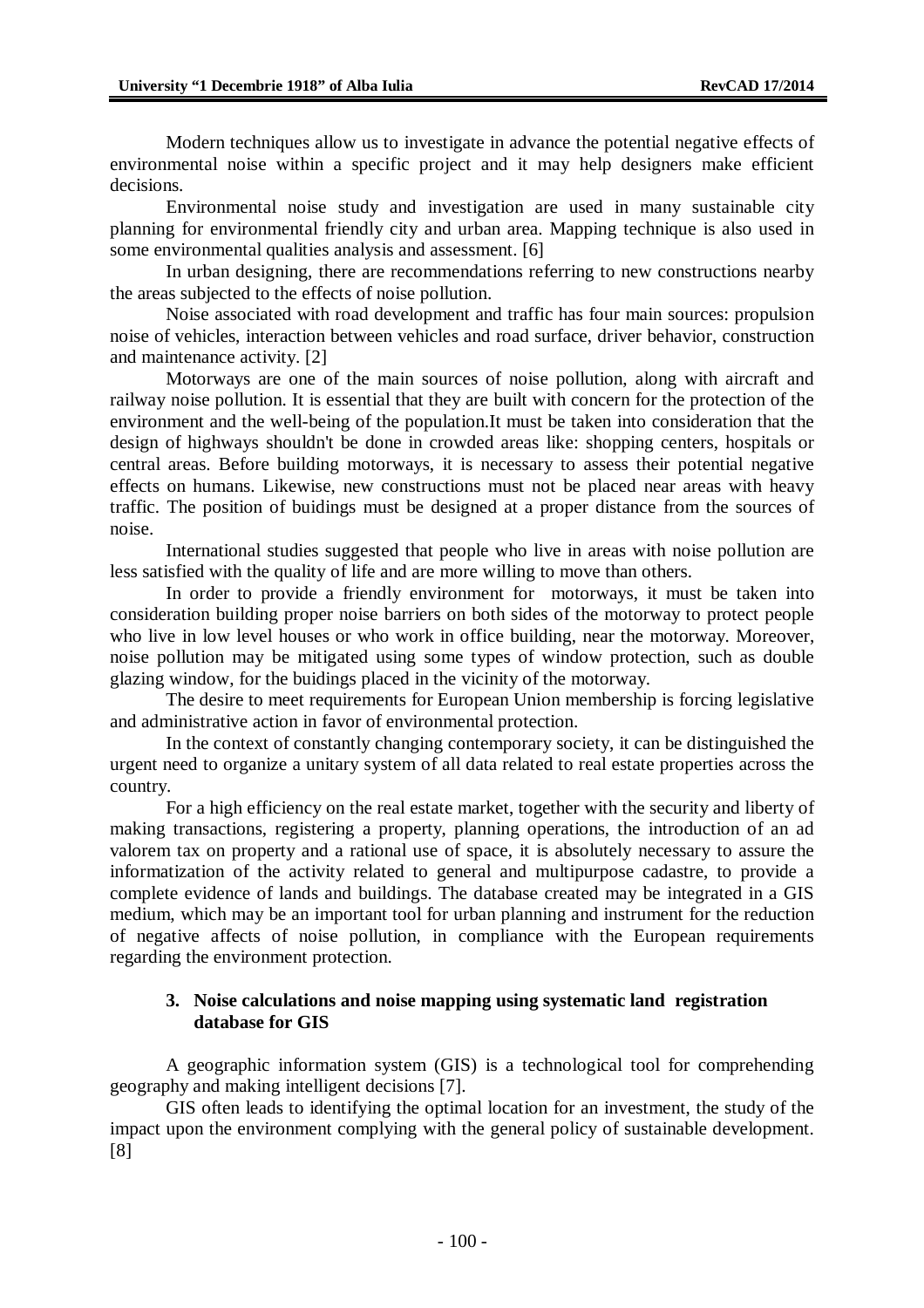GIS software allows users from all over the world to share ideas on how to plan efficient land use and protect the environment, in order to ensure the fulfillment of future generations' needs.

ArcGIS Desktop is a GIS software developed by ESRI. This package can be used in a wide range of applications, having the capacity to manage various data formats. The noise prediction method was implemented as one of several extensions of ArcGIS Desktop. [9]

A multitude of data may be integrated in a GIS medium, but there are certain limitations in what concerns the noise mapping. For example, GIS data may include road maps, buildings, population, vehicle count or even speed limit. The information provided by the systematic land registration system may fill some gaps, giving details such as the height of the buildings, the owners, the number of inhabitants, needed for a precise noise prediction. Actual maps provide parcel and buiding location, shape and dimension.

The height of the buildings is a very important factor in noise calculation. According to Farcas [9], if these informations were not available, the height of the constructions was estimated for each of them, depending on the building surface and the approximate number of residents.

The problem of the population data is a sensitive subject because of the privacy issues involved. [9]

Through integration of the information coming from the systematic land registration system into the GIS, another delicate matter would be solved, namely the one of the exact number of inhabitants. This would lead to a more precise and detailed noise calculation.

The problem of the accuracy of data must be brought into attention. When considering to start an integrated GIS project, information must be reliable. Using data from systematic land registration ensures the correctness of the information, given the fact that it is based on geodetic measurements, ownership documents and the declaration of the owner.

Another problem would be mitigated by using data from the systematic land registration system in the GIS project, namely the one of the differences of scale encountered in different maps. Using the graphical data from systematic land registration prevents the occurrence of possible mismatches, providing precise delimitation of property, correct surface of the parcel and construction and the same accuracy.

If integrating several maps as layers into a GIS project (one for roads, one for property boundaries, one for buildings, one for water streams), there may arise inaccurancies by overlapping layers.

According to Farcas [9], the final products of the integrated GIS project may be: noise map with buildings and population, noise levels on roads, noise levels at building facades, noise at different observer heights, calculated 3D noise levels projected in 2D, noise level before/after applying barrier, basic noise level for roads, noise level for buildings and roads, 3D views of basic noise level, detail of basic noise level, details of noise level for population, details of noise level for roads and population, details of noise level at building facades, detailed view of population exposure to risk, charts presenting the population exposed to noise classified depending on the sex/age or noise level data classified in noise level intervals.

# **4. Implementation of systematic land registration in Romania**

The most important task of the new real estate registration policy is to assure the informatization of this activity, to provide a complete evidence of lands and buildings, in order to create a unitary, complex, realistic and up-to-date cadastral system and to facilitate the access to information, according to European standards.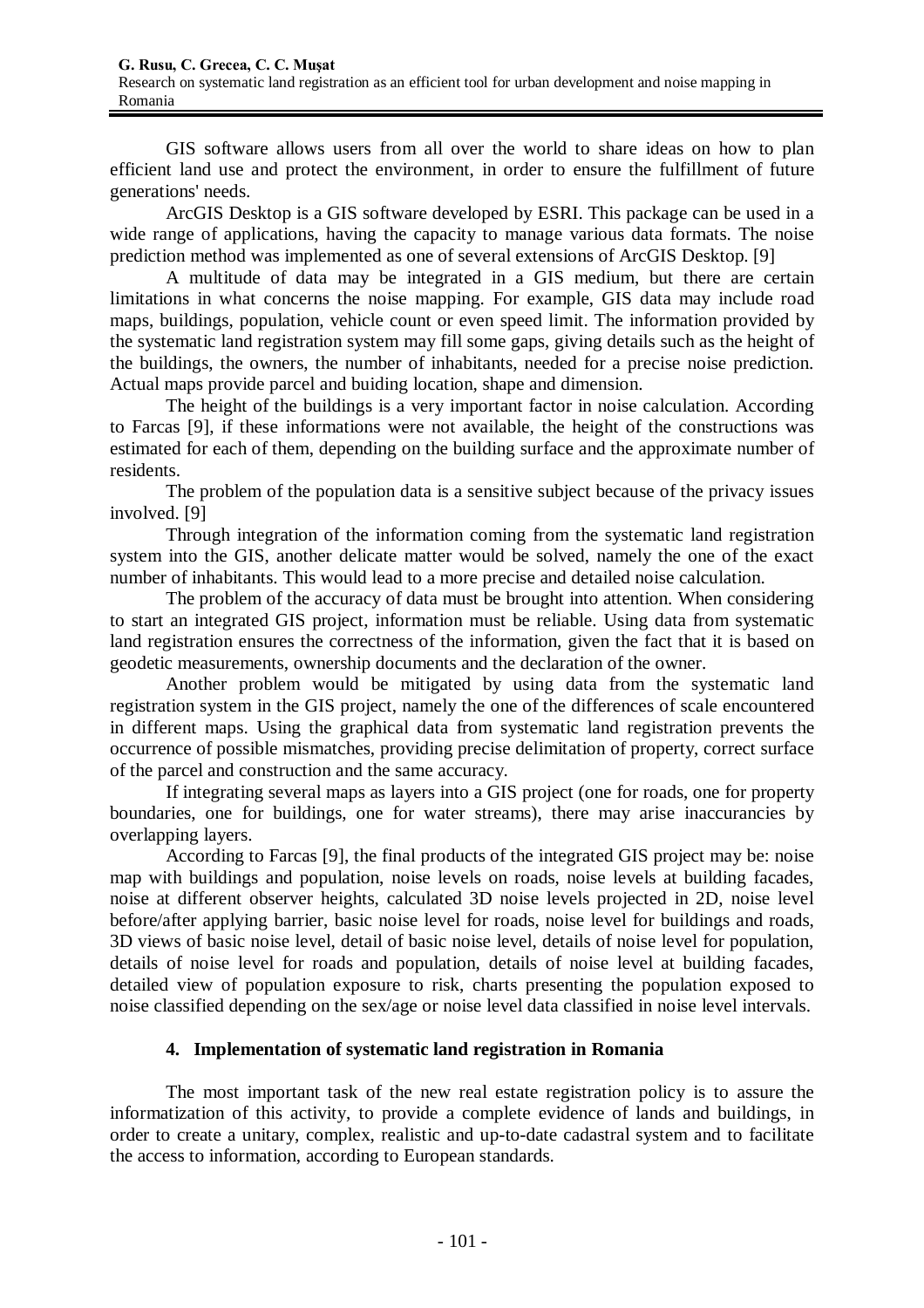I.N.S.P.I.R.E. (Infrastructure for Spatial Information in the European Community) is an European initiative in order to establish an infrastructure for spatial information in Europe, with the aim to make spatial or geographical information [10].

The I.N.S.P.I.R.E. directive aims to create a common European Union spatial data infrastructure. This will enable the sharing of environmental spatial information among public sector organisations and facilitate public access to spatial information across Europe. Therefore the spatial information considered under the directive is extensive and includes a great variety of topical and technical themes.

The integrated cadastre and land registration IT system (E-Terra) is A.N.C.P.I.'s (National Agency of Cadastre and Land Registration) main operational computer system that ensures the management of the electronic cadastre and land registration records.

The purpose of this computer system is to unify, standardize and automate the processes of updating and inquiring the cadastral and juridical records administered by National Agency of Cadastre and Land Registration in Romania, having as final target the increase of quality of services delivered to the citizens and the institutions of this country. The system manages a unique database containing the graphical and textual data related to cadastral and legal record.

The main quality of a modern land registration system is represented by the use of digital data at any level of the process.

Thus, each administrative territorial unit and all properties subjected to land operations (first entry, split, merge, change of use category) will be entered into the computer system E-Terra by converting analog data into digital format. Each property is assigned a new cadastral number called parcel identifier, which will be enrolled in a New Land Registry.

All data relating to real estate (administrative territory, area, name of the owners, acquiring property mode, category of use, buildings) are included in the three parts of the converted land book. Land book also includes the buildings and the construction sketch on this, as well as the coordinate inventory points that define property boundaries in the stereographic projection system 1970.

Graphic information is stored in GIS layers, which are visible in the legend: land, buildings, construction, town boundaries, territorial administrative limits, orthophoto. All layers contained in the data set have the same coordinate system. Textual attributes of the real estate in E-Terra are: identifier (electronic cadastral number), territorial administrative unit, area registered in the ownership title, measured area, building condition, parcel, address.

In December 2012, A.N.C.P.I. achieved spatial data sets in accordance with the I.N.S.P.I.R.E. directive. This resulted in 5 sets of spatial data, such as: geographical names, administrative units, land plots, transport networks, hydrography.

Quality assurance for the corresponding metadata documents for spatial data sets and services is achieved through validation application for metadata documents, which is available on the I.N.S.P.I.R.E. geo-portal of Romania. It provides access to metadata, spatial data sets and services held by National Infrastructure for Spatial Information Council members and it can be accessed at: <http://geoportal.ancpi.ro/geoportal,> which is connected to the European geo-portal. [11]

According to the A.N.C.P.I. report in 2013, the desiderates established through the I.N.S.P.I.R.E. directive, in order to create a European Union spatial data infrastructure, have been partially accomplished. There have been made efforts in order to bring the existing system in Romania close to the level of development achieved by the European countries, in all domains, but there are lots of problems encountered during the process and it is very difficult and time consuming to register all the properties across the country, given the social environment.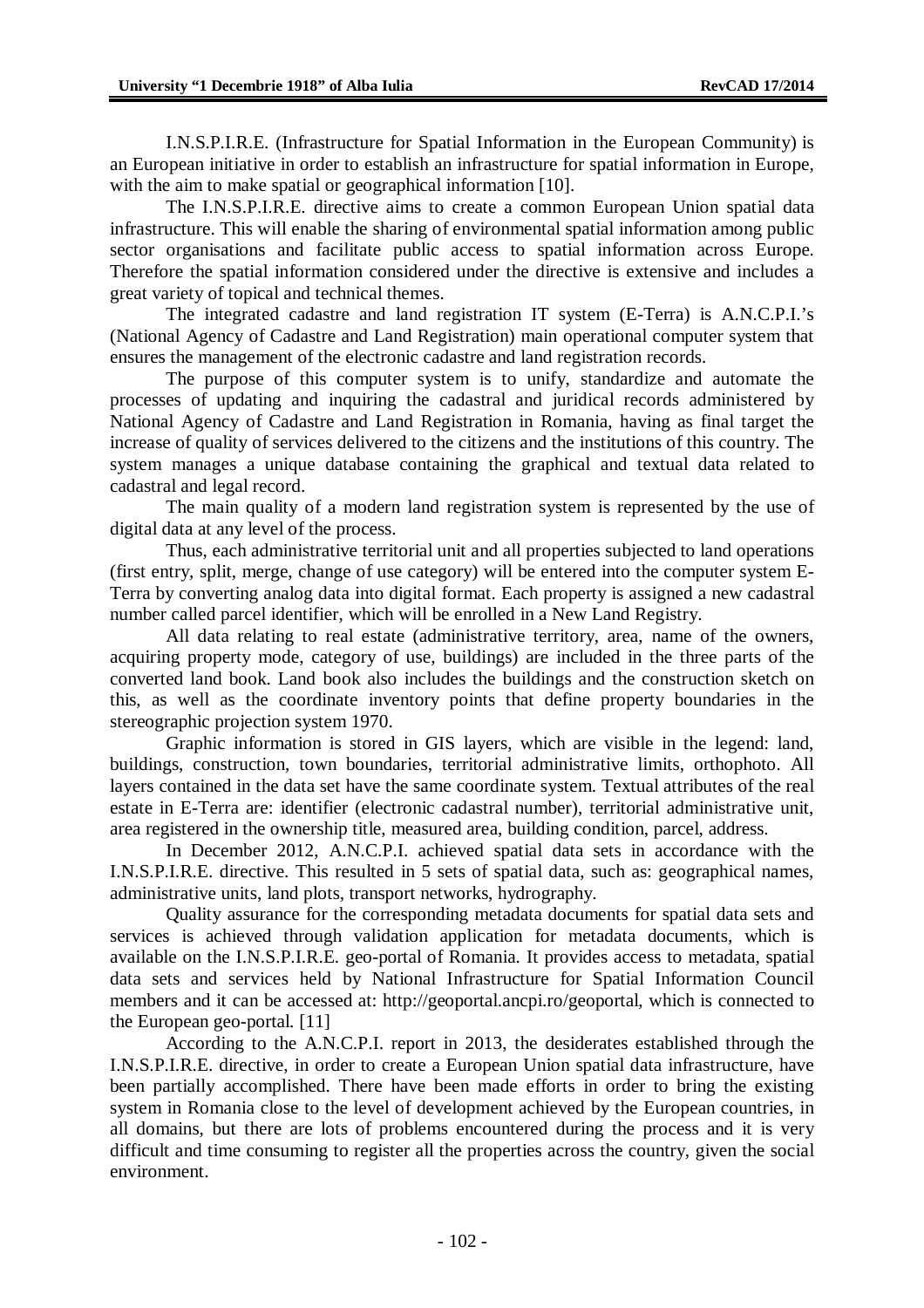The service of register is dedicated to guaranteeing real estate property rights. The Cadastre 2014 Data Model will be used to create maps that show the complete legal situation of land including public rights and restrictions.[6]

The implementation of systematic land registration also implies the effective participation of the owners to the process, by involving themselves not only in the field activities, but also in the stage of the publication of results. [11]

Romania and The International Bank for Reconstruction and Development have ratified the Loan Agreement for the project concerning Complementing European Support for Agricultural Restructuring Project (C.E.S.A.R.).

In 2011, within C.E.S.A.R. project, A.N.C.P.I. concluded contracts for systematic recording of properties in 19 administrative units, grouped into four lots.



Fig. 1 Stage of progress-C.E.S.A.R Project 1-Lot 1



Fig. 2 Stage of progress-C.E.S.A.R Project 1-Lot 2



Fig. 3 Stage of progress-C.E.S.A.R Project 1-Lot 3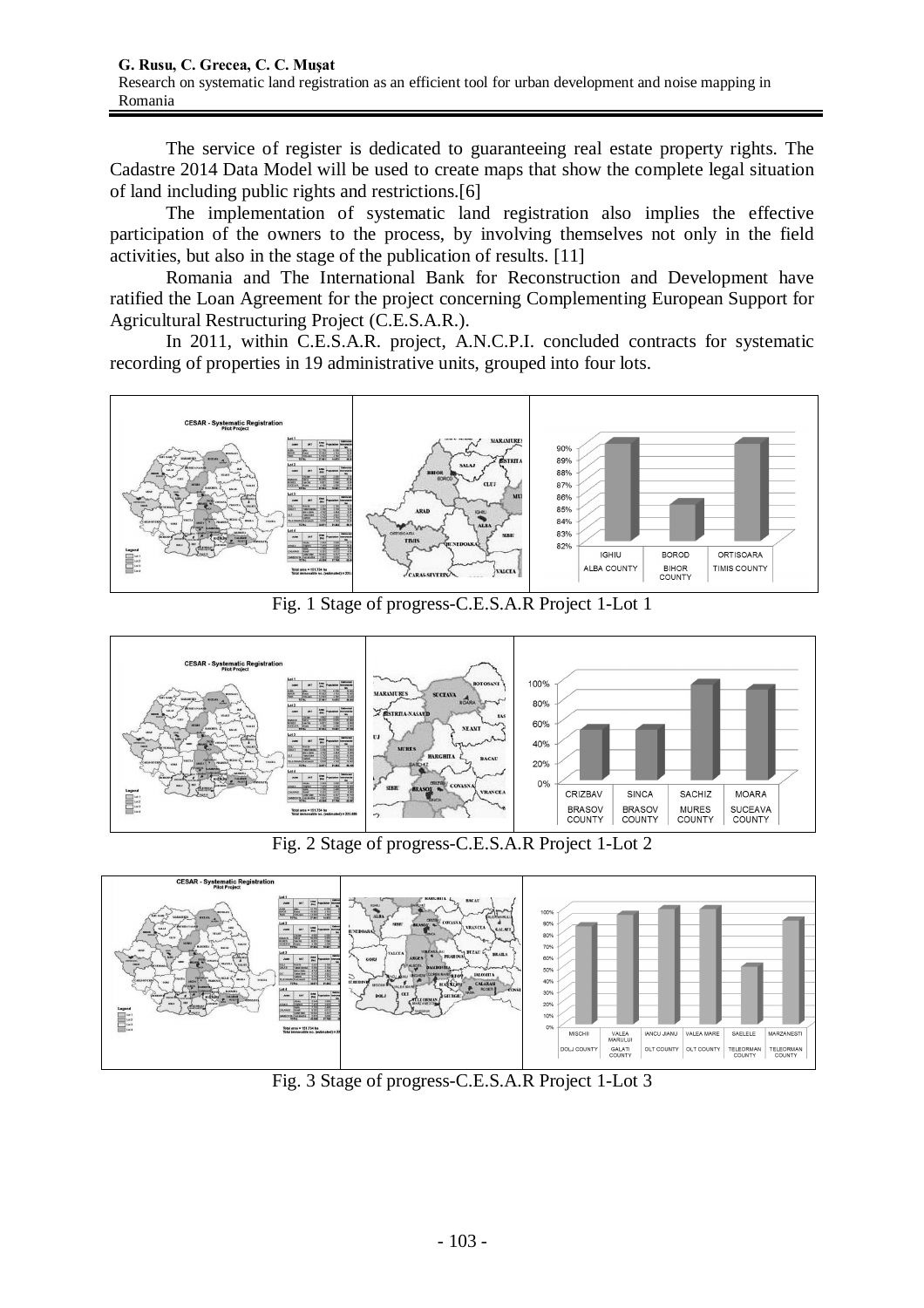

Fig. 4 Stage of progress-C.E.S.A.R Project 1-Lot 4

During 2012, A.N.C.P.I. has signed contracts for the achievement of systematic registration of properties for another 31 administrative units, grouped into four lots. Within these administrative units, the land registration of the properties has not been completed yet, because of the social and economical conditions, respective to the lack of funds from The International Bank for Reconstruction and Development. At the beginning of 2013, A.N.C.P.I. announced that there are no funds allocated for continuing the implementation of the systematic land registration.

# **5. Conclusions**

Environmental protection is undoubtedly one of the most demanding and most complex activities, which has a great importance in urban management.

Accessible, complete, accurate and up-to-date information about the environment is a premise of successful implementation of environmental protection.

It is necessary to conduct a series of surveillance operations, evaluation, prognosis and warning for operative intervention in order to maintain environmental quality. Monitoring and management activity using GIS strategic noise maps has the effect of contributing to environmental impact assessment to improve environmental management [14]. Noise mapping can obviously be an effective tool to manage the noise pollution.

Actual information upon the environment may encourage the growth of environmental awareness and responsibility for the situation, promote participation in the management and conduct education. [11]

A major concern of sustainable cities is transportation and its impact on the environment. [1]

There are some benefits of noise mapping, such as the fact that it can be used as a tool to minimize the extent of noise pollution of noisy places and for the prediction of the future status of noise pollution, as well as an instrument in producing source evaluation and monitoring. [2]

In order to implement effective measures to reduce traffic noise, the information about its area of impact is absolutely necessary.

Geographical Information Systems (GIS) have an important role in noise mapping. Integrating accurate information coming from the systematic land registration of the properties can have an important role in the improvement of noise prediction and noise mapping.

Considering the current need of permanent updating these maps can only be made with the use of a preformat Geographic Information System. More than this, if the system is